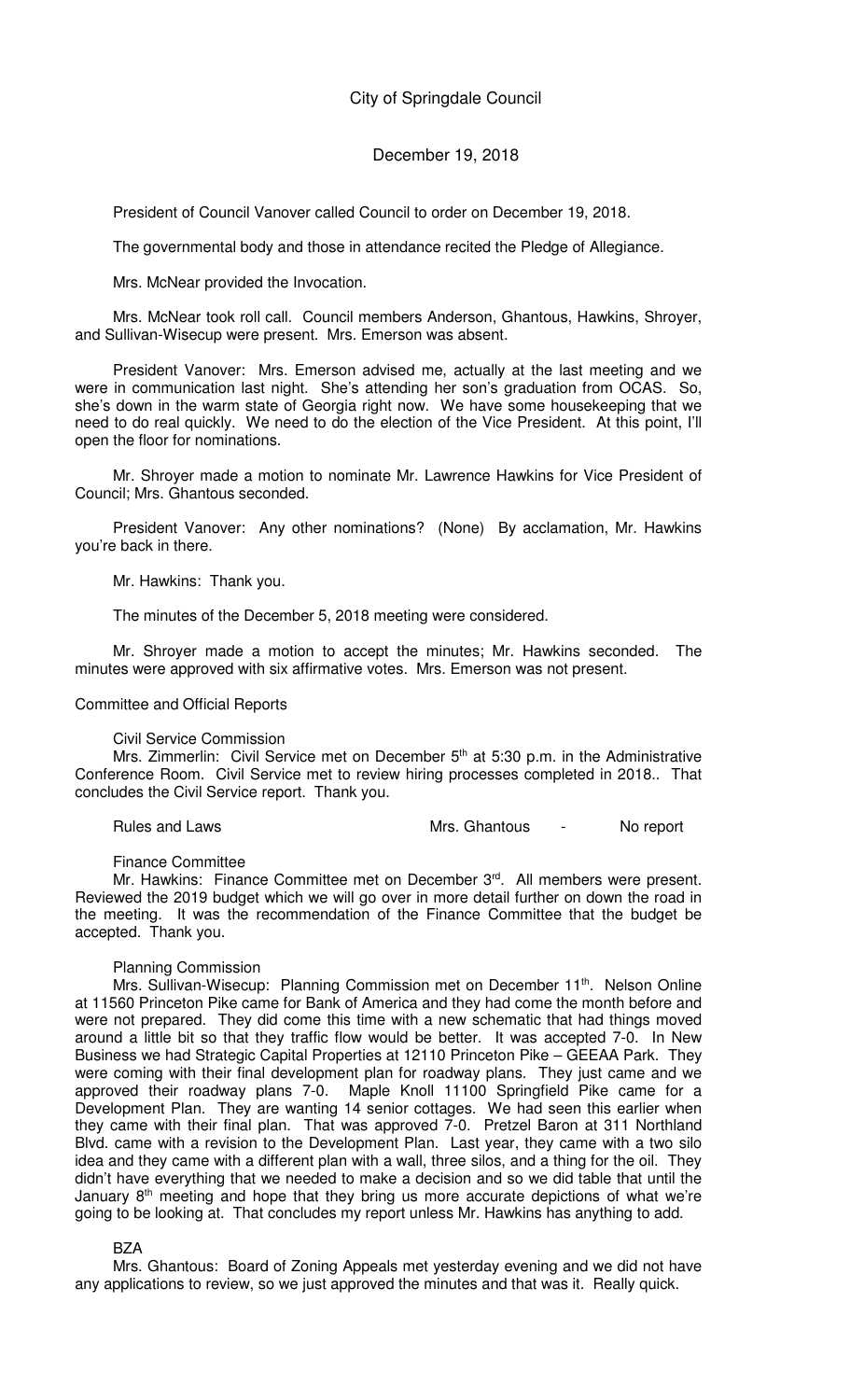Board of Health

Mayor Webster: We met on December 13<sup>th</sup>. We only had three members in attendance. Pretty normal meeting. No earth-shattering events. We did talk about the Springdale Coalition of Churches which Mr. Clayton is trying to get off the ground. Unfortunately, we only had one church represented there. I know since that meeting, he's reached out to several of the other churches and has sort of gotten a "buy-in" that they will participate going forward. We're pretty excited about that. We think there's a lot of things we can do jointly for the churches and for the City. Our accreditation process is going forward. We're over 50%. That's right on schedule. Our Hotel/Motel Committee met on November 13th. Much to our surprise, Home II hotel, which is the phantom hotel that's going in where Bahama Breeze now resides, showed up for the meeting. We'd just like to see him show up on the construction site a lot more than at the meeting. It is encouraging that they're aware that we do have such a committee and hopefully they'll be an active member of that. The Health Department continues to bill Medicaid for everything we can. Whenever we spent any amount of time educating or instructing people on getting Medicaid benefits, we can bill that to the federal government in 15 minute increments. This last quarter, we got about \$10,546 of reimbursements coming from the Ohio Department of Health. The second round of food facilities inspections are in process. They will be completed in February. I will talk about Springdale Offering Support in my report. Good news on the Narcan front. We only had two overdoses in the month of November. That's good news. The Compass Community Church has agreed to be the guest host for Cub Scouts in the Heritage Hill Elementary School area. We were looking for someplace to step forward and house that and Compass Community Church on Northland Boulevard has done that. These folks are really very active in the community. A lot of people don't know about them, but I paid them a visit a couple of years ago and gave a presentation about the S.O.S. Program and they've been great contributors to that program. We won't talk about bedbugs. (laughter) That pretty well completes Holly's report. Thank you.

| Capital Improvements | Mrs. Ghantous | $\overline{\phantom{0}}$ | No report |
|----------------------|---------------|--------------------------|-----------|
| O-K-I                | Mr. Shroyer   | $\overline{\phantom{0}}$ | No report |

Mayor's Report

Mayor Webster: As I promised, I would come back to S.O.S. This program just continues to blow me away the things that we've been able to accomplish. Just to give you a little background; we started the program in '05. In 2007, we had our first Christmas program and we were so proud of ourselves because we were able to identify ten needy families in the City. Mrs. Ghantous just gave me some updated information here. This year, we have helped 80 families in the Springdale area, somewhere around 245 children. The support for this program is just growing by leaps and bounds. It just blows me away some of the donations that we've gotten. My daughter is the Treasurer of S.O.S. and she just shared an envelope that we got this week from some anonymous donor of \$200. It's through Schwab Investment Services, but the client has instructed Schwab to donate \$200 anonymously to S.O.S. So, anyway, whoever you are, thank you very much; we appreciate it. Just the donations from the people on the dais here, some of our Department Directors, the amount of money that they've donated just absolutely blows me away. The business community has really stepped up along with the churches as I have indicated. The thing that precedes this is the hat and coat program and gloves that we do. Mrs. Ghantous, how many families did we have this year?

#### Mrs. Ghantous: We had 144 coats.

Mayor Webster: Now, in full disclosure here, we got a great deal of help from the Princeton Closet with those. Mrs. Wyder does a great job with the management of that program. When Sears went out of business, she went over and cleaned out the racks and got every child's coat they had over there. Anyway, we took care of that before the cold weather came. We were able to focus on the Christmas program and Marsha Hoctor has moved on as the DARE Officer, but I'd like to take this opportunity to thank Marsha for all of her help over the years with this program. She really helped us get it off of the ground. That is a duty assignment at the Police Department. They rotate that. So, someone else will be picking that up. Matthew Clayton, our Health Commissioner has stepped forward and become the chief "go-to" person this year on that. He's just done a marvelous job. As a matter of fact, he reached out to Humana because they supply a lot of volunteers for some of our events at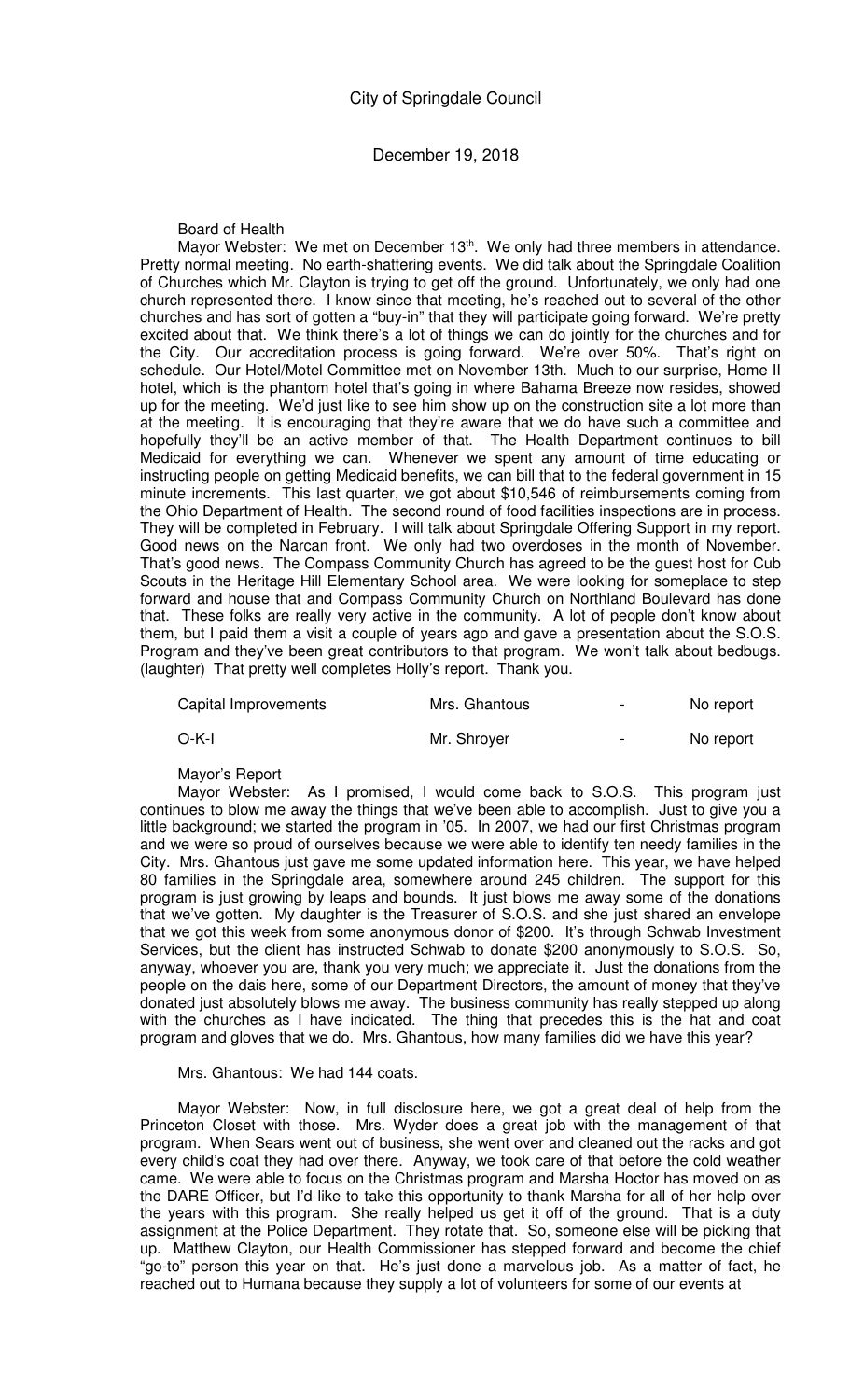# December 19, 2018

Mayor Webster (continued): Heritage Hill Elementary School. Evidently, they've got a personnel policy that you have to give so many hours of public service. So, it's getting toward the end of the year, a lot of people had hours built up, so last week he had 34 volunteers that came into the building here and wrapped the presents. They did such a great job that we cancelled the wrapping party from the previous Sunday because the Humana people did all the work. That's just fantastic. Even businesses outside Springdale; Meijer did a great job. They gave us a \$500 gift card and gave us a cut rate price on all the hams that we needed for the program. We had to use very little of the S.O.S. money. I think we were short 12 donor families, but we got a lot of donations so S.O.S. dipped into the till and took care of those 12 families. On behalf of the S.O.S. Board and everybody else, thank you very much. Thank all of you folks and everybody out there in T.V. land that made this thing a success and also had the opportunity last Friday to go down to Maple Knoll and appear on WMKV radio for a 25 minute presentation to talk about S.O.S. So, hopefully, we've sowed the seeds there for some future years. I think that's about it on S.O.S. Anyway, another very, very, successful program. On tonight's agenda, an ordinance or Resolution No. R24-2018 and Resolution No. R25-2018, you've got my appointments to the Housing, Building and Fire Appeals Board. I told Amanda to put those on, but after I got to thinking about it, that is just a Mayor's appointment. That does not need Council's confirmation. So, if we can cross those off of the agenda this evening. The other thing that I did want to touch on and I think John or someone forwarded this to all the elected officials yesterday. In the Cincinnati Business Courier, they had an article yesterday about CiTiRAMA headed outside of Cincinnati again. Hopefully, this is just the first part of some great news coming our way as a result of the Springrose subdivision. By the way, I can freely talk about Springrose subdivision because I have no vested interest in it. I gave my property away, so, it's done. "CiTiRAMA, the new urban home showcase from Home Builders Association of Greater Cincinnati that almost always is held within the city of Cincinnati is headed to a new part of the region next year. The home show is scheduled to be held in the city of Springdale at a new community called Springrose. The community, which is being developed by Meierjohan Building Company, will have 50 single-family home sites and is located at Kemper Road and Rose Lane." So, hopefully, this is just the first part of some great news and great publicity that we'll get out of the fact that this subdivision is going to be built. Wanted to share that with you folks. That's all I have to report. Thank you.

### Clerk of Council/Finance Director

Mrs. McNear: The General Fund Report for receipts through November 30<sup>th</sup>. Our Net Receipts budget is \$18.907 million dollars and we have received \$16.830 million dollars which is 89% of our anticipated budget. Our receipts are made up of five general fund resources; Earnings Tax, Real Estate Tax, Paramedic Services, Mayor's Court, and Local Government Funds. That totals \$15.444 million dollars, which is 92% of the budget. For the Expenditures through November 30<sup>th</sup>, based on a Net Expenditure budget of \$18.834 million dollars, we have spent \$16.461 million dollars. Our General Fund balance through November 30<sup>th</sup> is \$2.229 million dollars and that concludes my report.

## Administrator's Report

Mr. Jones: Recently, it came up, not only in our budget discussions internally, but also some Council members have approached us about how we are doing on the Rec Center with the roof. That has been a discussion. It even came up in our Finance Committee meeting. Just wanted to share that internally, Director Karle was able to get his staff and finally get some weather where they could get up there and work on it. We ended up, now this is a temporary fix, but we ended up spending the total investment of about \$4,500 and it withstood quite well with no leaks last weekend. So, we're happy about that. Again, it's a temporary fix. Long term, we're going to have to do something more permanent. The reason why we wanted to go this route is that it's estimated at about \$310,000 to completely replace and fix that roof the right way. Just wanted to share that.

President Vanover: Is that it?

Mr. Jones: That's it. Thank you.

President Vanover: Okay. Thank you.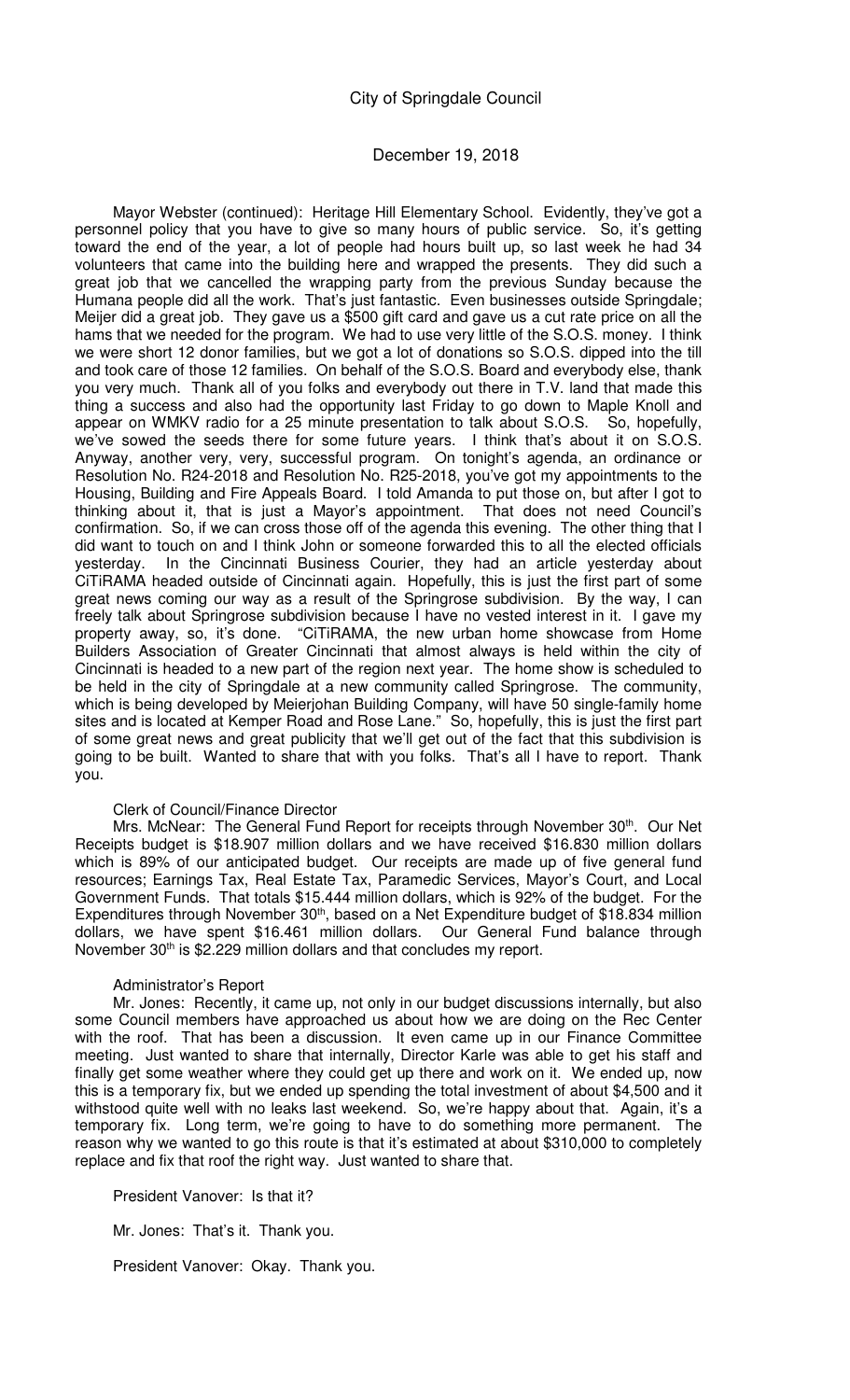Law Director's Report **Mr. Frank** - No report

Engineer's Report

Mr. Shvegzda: On all of our construction projects from 2018. They're all substantially complete. They're working on punch list items for each of those. The Beacon Hills Reconstruction Project, seeding and restoration project will take place this spring. As far as Olde Gate Drive Reconstruction Project, that is currently out to bids. We will have bid opening tomorrow and will report to Council at the next Council meeting on that. Landan Lane Reconstruction, we were successful with obtaining \$139,000 20-year loan on that project so, therefore, that project won't be advertised to bid until late October of next year. That concludes my report.

Mayor Webster: Mr. Shvegzda, I saw in your report where we're scheduled to start construction in Spring 2020 and not complete it until the summer of 2022? What's that about a 100 yard street?

Mr. Shvegzda: That is obviously an error and should be 2020.

Mayor Webster: Okay, construction will start and be finished in 2020?

Mr. Shvegzda: That is correct.

Mayor Webster: Thank you.

President Vanover: Council, I laid a copy of the email I got. It's just an FYI. There's a link in there, if you are so inclined, to go to the final verbiage of the small cell towers. It's a 116 page document. You can peruse it at your will, but just to keep you in touch.

### Communications - None

## Communications from the Audience

Mrs. Matheny: I'm just here to do my annual Charter Revision Report. The committee met on Wednesday, December 5<sup>th</sup>. All five members were in attendance. We had no issues or business to discuss. We adjourned after approximately two minutes of pleasantries. One of our members is up tonight for re-appointment, Sheila Seiter and she has agreed to and requested to be placed back on there. Thank you.

President Vanover: Thank you.

### Presentation of 2019 Budget

Mr. Jones: Just a couple of notes. We worked very closely with the Department Heads. When I say "we", I'm talking about our Mayor, Amanda, myself, and Jeff Williams and really closely with our Department Heads to get our budget together, get things in timely and get a balanced budget, which is obviously always the goal. Real pleased with that and a special thanks to Stephanie Morgan at the end, put your finished product together. I'm glad she handled that assignment and I'm not sure I would have had that packet look quite like that Mayor. So, just really wanted to say, "Thank you" to the folks for their cooperation. The Department Head were absolutely a pleasure to work with. When we presented to the Finance Committee, it was obvious to us they were prepared and had read the material because we could tell by the questions that were being thrown at us that they were very prepared. For Mr. Hawkins and Mr. Shroyer, we appreciate that.

Mr. Hawkins: Before we go through the budget, department by department, I'd like to thank Mr. Jones, Mrs. Zimmerlin, Mr. Williams, all the directors and administrative staff for their efforts in putting this together. We will go through the budget as we always do; section by section. As you review the forward that Mr. Jones put together, as we discussed previously with regard to the first reading of the request for a resolution for a tax increase, everybody can see that there are challenges that we have with regard to needing more revenue and challenges with regard to expenditures that we're putting out in terms of being able to provide the services that our residents are used to having. As we see, over time, as we continue to do that with revenue going down and expenditures staying the same or going up, we continue to have less money in our General Fund at the end of the year. We are projected to have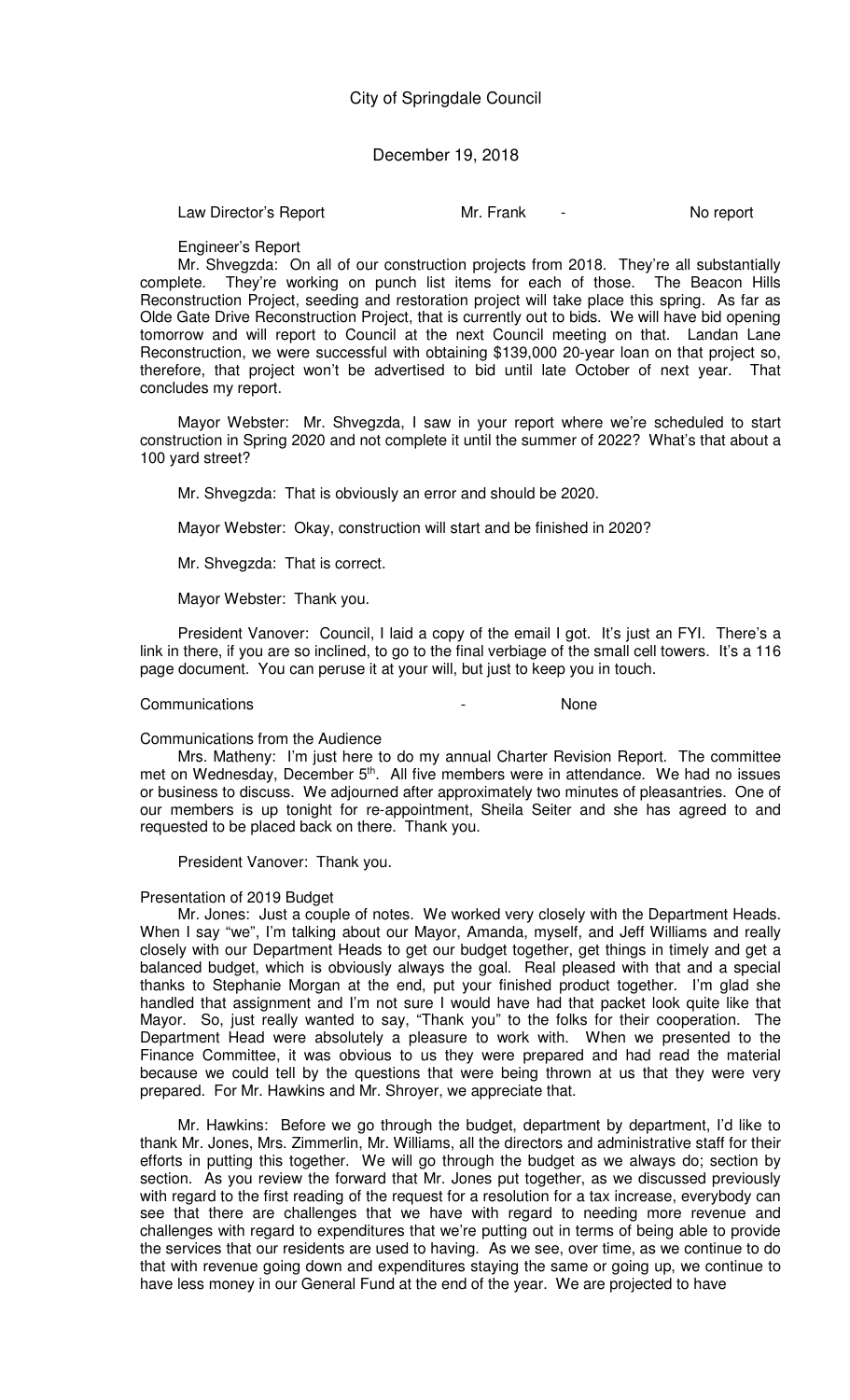# December 19, 2018

Mr. Hawkins (continued): approximately \$1.7 million dollars at the end of this year, but, if we don't make some additional changes, that will drop dramatically by the end of 2019.

Police Department **Police Department**  $\qquad \qquad -$  no questions/concerns

Fire Department

Mr. Anderson: Just one question. This might go back to the beginning. In the summary, it described the additional firefighter hires that were coming in under the SAFER Grant. In the summary, in the same paragraph, it said "all new hires were being denied". I'm just trying to understand. Are we hiring the new firefighters using the SAFER Grant next year or not?

Mrs. Zimmerlin: We are.

Mr. Anderson: So, it's the other request that we're denying.

Mrs. Zimmerlin: Yes, the other requests were denied.

President Vanover: While we're on Fire, we are in the second year of our lease on the new truck? So, we've got one more year and then we'll have that paid off, correct? (Yes, off mic).

Mr. Hawkins: Any other questions or comments regarding the Fire Department? (None)

| <b>Health Department</b>               |                | no questions/concerns |
|----------------------------------------|----------------|-----------------------|
| <b>Parks and Recreation Department</b> | $\blacksquare$ | no questions/concerns |
| <b>Building Department</b>             |                | no questions/concerns |
| <b>Waste Collection Budget</b>         | $\blacksquare$ | no questions/concerns |
| <b>Public Works Department</b>         | $\blacksquare$ | no questions/concerns |
| <b>Administrative Office Budget</b>    | -              | no questions/concerns |
| <b>Economic Development Department</b> | $\blacksquare$ | no questions/concerns |
| <b>Finance Department</b>              |                | no questions/concerns |
| Legislative Body Budget                |                | no questions/concerns |

Other Commissions Budget - no questions/concerns

Mr. Anderson: Just one question on the cable budget item that is in here. Does this reflect the proposed change we talked about last meeting or is this still the original amount? I thought there was some discussion that we were expecting the fees to go up. Is that tentative?

President Vanover: Well, the legislation is out there. It hasn't been finalized, so, at this point, it's not on this. The figure we threw out was \$125,000 which is the current. We don't know per se, how that's going to shake out, but that's just a forewarning that this is another effect on our budget items.

Mr. Anderson: Thank you.

President Vanover: Sure.

Tax Department Budget **and Tax Department Budget and Tax Department Budget** 

General Administration Budget **concerns** and all the no questions/concerns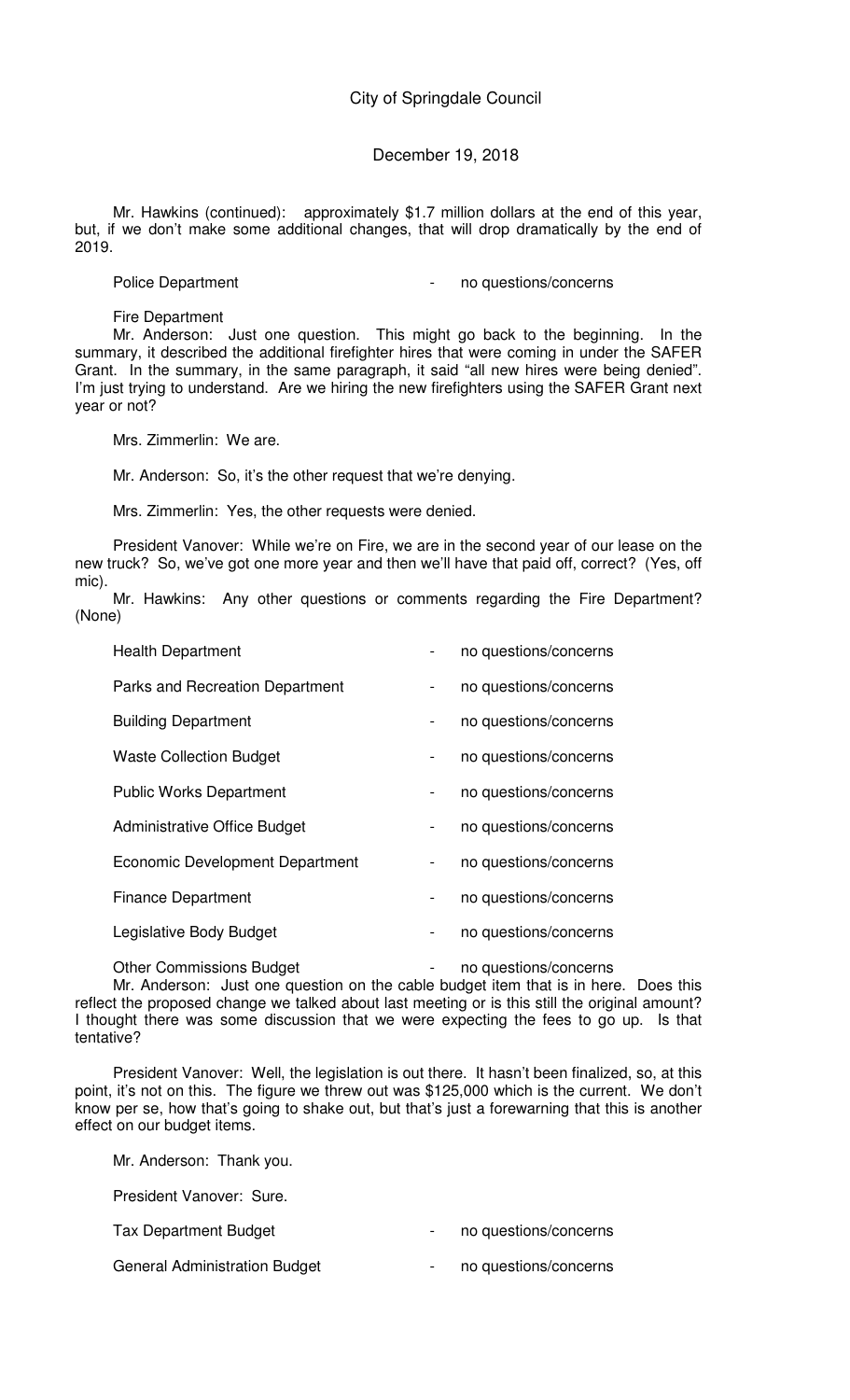| <b>Adult Sports Fund Budget</b>                                                                                       | no questions/concerns |
|-----------------------------------------------------------------------------------------------------------------------|-----------------------|
| <b>Street Maintenance Fund Budget</b>                                                                                 | no questions/concerns |
| State Highway Improvement Fund Budget                                                                                 | no questions/concerns |
| <b>Grants Fund Budget</b>                                                                                             | no questions/concerns |
| <b>Court Computerization Fund Budget</b>                                                                              | no questions/concerns |
| Drug and Law Enforcement Funds Budget                                                                                 | no questions/concerns |
| Law Enforcement Fund Budget                                                                                           | no questions/concerns |
| <b>DUI Fund Budget</b>                                                                                                | no questions/concerns |
| Law Enforcement Training Fund Budget                                                                                  | no questions/concerns |
| <b>Insurance Trust Fund Budget</b><br>Mr. Anderson: Could we go back to the Insurance Trust Fund just for a question? | no questions/concerns |

Mr. Hawkins: Yes.

Mr. Anderson: So, the proposed budget is less than the last two years budgeted and expected. Is that a number that we get from MVRMA or is this just an estimate that we make?

Mrs. Zimmerlin: No, it is a number that we get from MVRMA. It's based on our loss history the previous year.

Mr. Anderson: Okay. Thank you.

| Health Insurance Trust Fund Budget               | no questions/concerns    |
|--------------------------------------------------|--------------------------|
| <b>Street Improvement Operations Fund Budget</b> | no questions/concerns    |
| Street Improvement Debt Fund Budget              | no questions or concerns |
| Housing Rehab Fund Budget                        | no questions/concerns    |
|                                                  |                          |

Capital Improvement Fund Budget **- Frankling** - no questions/concerns

Mr. Anderson: Just one question. I know this was talked about in other contexts about Capital Improvements and delaying as much as possible due the budget. I wonder if you could just give me some more insight on the locker room renovation one. I know we made some improvements to the Rec Center roofs. If there was \$250,000 that was planned to address the Police locker room. Is there anything that can be done in that space prior to an increase in income tax? Is there any option there? Last year it felt like a very urgent item. I feel like it deserves just a little bit more discussion as to what can be done. To me, it doesn't feel right that they've had to put that off, so I just didn't know what options or what you've talked about.

Mrs. Zimmerlin: We have completed the engineering for the project and the design. The issue is there is settling in the walls so there's a large space. It's really a holistic project. It's not something that we can "piece meal". It is one of the projects that, if we do get the income tax increase to pass, we would really like to move forward with this as soon as possible. It's not something that we can just move some lockers around and make more space. There's actual engineering work that needs to be done in that space.

Mr. Hawkins: Just so everybody is clear, we had the Finance Committee Meeting. We had the discussion about the half percent increase. The discussion around it also was if that's on the ballot, if that passes, there's going to be some more discussion with regard to Finance Committee meeting in terms of trying to address some of these other issues that are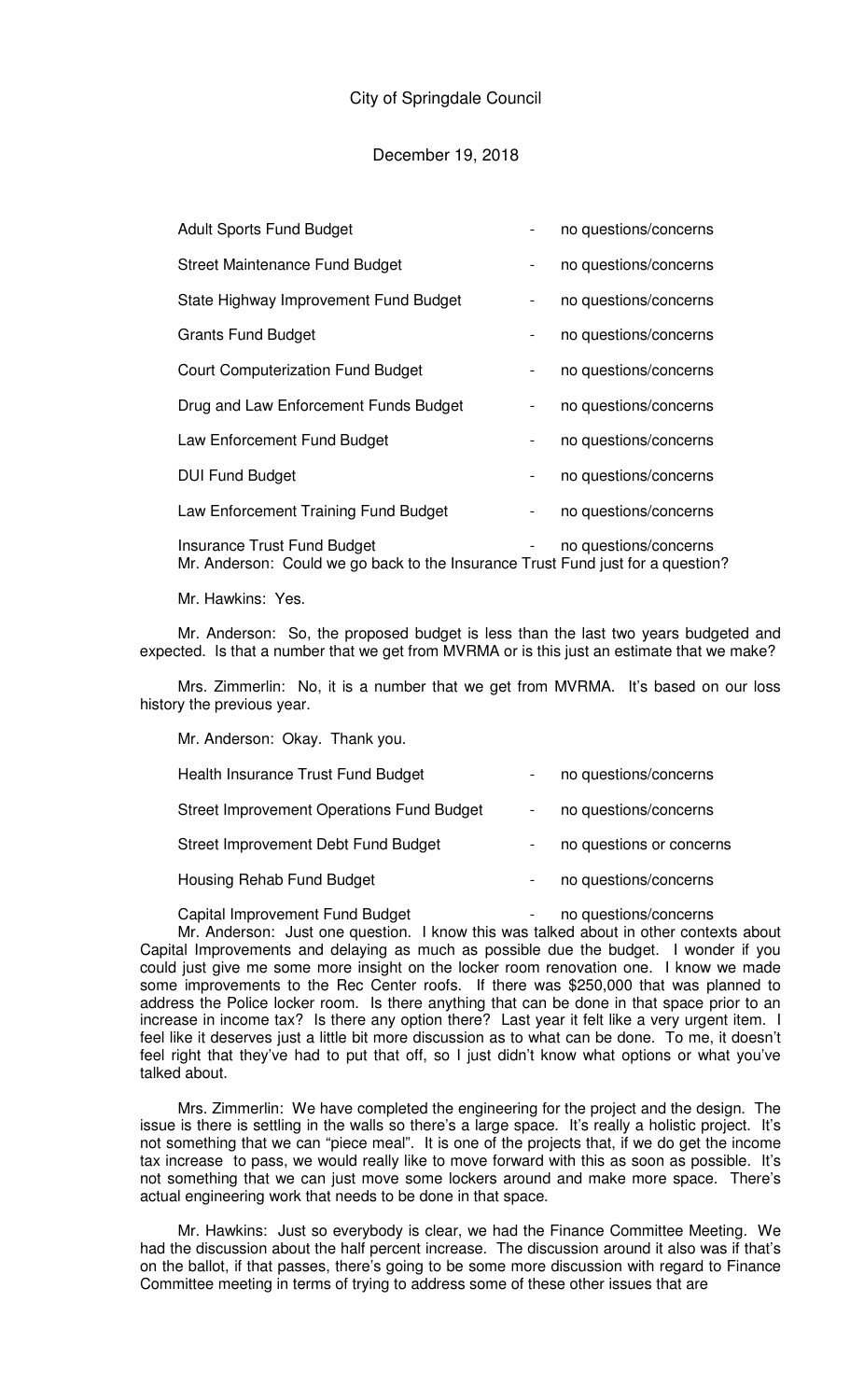### December 19, 2018

Mr. Hawkins (continued): more urgent. At this point, we're sort of in the boat that we're in in terms of the financial situation. There are some things that will get discussed should this pass and we have that additional revenue.

Mr. Anderson: Okay. In the event that if it does not get passed, we would still have the opportunity to talk about this one specifically. It feels like more than just something nice to have. It feels like it's required for the workplace to me. I understand they're making accommodations. I'm not saying that there being negligent. It just feels more urgent than I've heard it talked about. I just wanted to raise that concern.

Mr. Hawkins: I guess I should say it a different way. Whether that increase passes or not, we're going to have to have another meeting to have some discussion on some hard decisions. The hope is that we would have some additional revenue that we would be looking at maybe the second half of the year where we could do some additional things that are of dire need like that.

Mr. Anderson: In that Finance meeting, was there a discussion about even financing some of these more urgent things like the roof repair and the police locker room renovations in spite of that? If we can find \$1.6 million or \$3.2 million to do community development by buying old hotels, I feel like financing and fixing something like this should be urgent.

Mr. Hawkins: That may be something that's going to take place later on, but, as far as putting this together initially; no, it wasn't something we were moving forward on.

Mayor Webster: Mr. Anderson, you're no more perplexed than we are about that situation. As the narrative indicates, we started off years and years ago we had like five female members of our Police Department, now we're up to 12. About a third of our Police Department is female. I don't know that there is any stop-gap measure we can do. Now, as far as interim financing, I think that if the increase passes, then I think that knowing that we'll have the revenues, some of them this year and some of the majority of them will be in the subsequent years, but just knowing that the revenues are there, I think we could certainly find the money or borrow the money on a six-month note or something to address that. What John and Amanda will be doing very shortly here is putting together a list of items that we think are high priority that need to be addressed ASAP if the levy passes. I call it a levy, the earnings tax passes. Believe me, the locker room for the Police Department is at the top of the list. I don't see that changing unless the wind blows off one of the roofs or something. Anyway, the roof down at the Rec Center is way up on the list as the remediation of the roof here of this building. We're just in the beginning stages of that. We're not sure whether that is a replacement or whether it's just some extensive repairs, but something substantial has to be done to this roof also. The Police locker room is certainly first and foremost on our list and will remain there. I'm not sure, as Mr. Hawkins alluded to, if this thing fails, then we've got a lot of "head-scratching" to do and I think that has to be taken care of regardless.

Mr. Shroyer: As we went through the budget in the Finance Committee Meeting, the Police locker room was very high on my priority list as well, having gone through a similar situation at the Fire Department in a building that was built in the late seventies and built for what, at that time, were male fire departments. We dealt with a lot of the same issues. So, I'm very sympathetic to their issue and hold it as high a priority as everybody else does, but I think, realistically, yes, if the tax increase passes, that project will still remain at the very top of "what do we do with the new money" as far as my list goes. To think or to talk about borrowing money to do any project at this point, I think I would probably have some concerns about. If the levy increase or the tax increase doesn't pass, I really don't think we're going to be talking about where do we get \$250,000 to go ahead with the renovation. I think we're going to be talking more about what else are we not going to do to try to survive the rest of this year and make it into next year. I don't think it's realistic to think that either of those two would occur in the near future either borrowing the money and going ahead with the project or feeling like regardless of how the tax increase goes, we're going to go ahead with the project. I think, at this point, it's totally dependent on the tax increase passing. Thank you.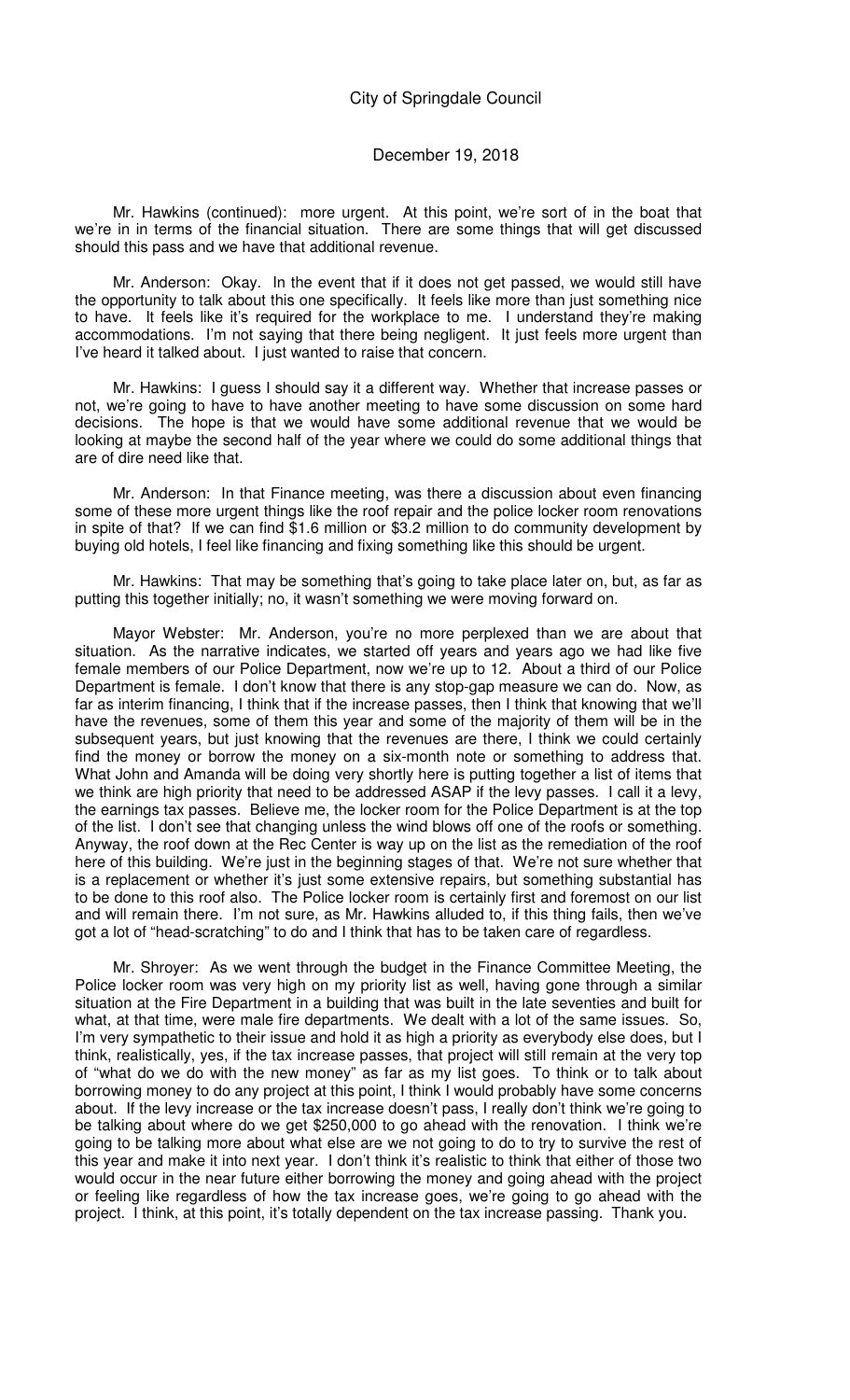# December 19, 2018

| <b>Residential Recycling Fund Budget</b>  |                              | no questions/concerns |
|-------------------------------------------|------------------------------|-----------------------|
| Vehicle Immobilization Fund Budget        | $\blacksquare$               | no questions/concerns |
| <b>Tri-County Mall TIF Fund Budget</b>    | $\blacksquare$               | no questions/concerns |
| Parks & Urban Forestry Fund Budget        | $\blacksquare$               | no questions/concerns |
| Northwest Business Center TIF Fund Budget | $\qquad \qquad \blacksquare$ | no questions/concerns |
| <b>Unclaimed Money Funds Budget</b>       | $\qquad \qquad \blacksquare$ | no questions/concerns |
| <b>OBBS Assessment Funds Budget</b>       | $\blacksquare$               | no questions/concerns |
| <b>Community Center Debt Fund Budget</b>  | $\overline{\phantom{0}}$     | no questions/concerns |

Mr. Hawkins: Any questions or comments regarding revenues? (None)

Mr. Hawkins: Any questions or comments regarding the budget as a whole?

President Vanover: Just add a tip of the hat to the Administration; Mr. Jones coming in kind of at the not quite mid-stream, but at the head of it already being in process and him jumping in and picking up and I know the assist came from Amanda and the Department Heads, Mr. Williams. It's big, but just a tip of the hat to a good job and well done.

Mayor Webster: Thank you for the comments President Vanover. I'd just like to take the opportunity to publically thank Mr. Jones and Amanda for all of their hard work on this thing. This was one of the biggest challenges we had facing with us with Mr. Parham leaving at the time that he did, the new guy coming in and I'll give John a lot of credit. He never shied away from it. He "bellied-up" to it, gathered his staff together and together the staff put this budget together and, under the direction of Mr. Jones and Mrs. Zimmerlin and I just think they did a marvelous job. On behalf of the entire City, thank you guys very much. Job well done. No one worked until 1:00 in the morning either.

### Executive Session – Collective Bargaining

Mrs. Sullivan-Wisecup made a motion to go into Executive Session as a Committee of the Whole to consider the employment and compensation of public employees, and to review negotiations and collective bargaining sessions concerning terms and conditions of their employment. Mr. Anderson seconded the motion. The motion passed with a 6-0 vote to go into Executive Session. Council departed chambers at 7:42 p.m. Council returned to chambers at 8:01 p.m.

## Ordinances and Resolutions

#### Ordinance No. 58-2018

AMENDING ORDINANCE NO. 50-2017, AS AMENDED BY ORDINANCE NO. 48-2018 TO PROVIDE FOR WAGE INCREASES AND DECLARING AN EMERGENCY

Mr. Shroyer made a motion to adopt Ordinance No. 58-2018; Mr. Hawkins seconded.

Mayor Webster: This is consistent with the budget that you just heard presented earlier. It's a two percent raise for everyone except the union personnel. No exceptions to that.

Mr. Anderson: Just one question. I'm hoping I can get your thoughts on the timing of the ordinance. I certainly support the employees getting the costs of living adjustment here. In light of the budget comments and the fact that we're asking for an earnings tax increase, is there a reason that we're doing this now as opposed to waiting until after we find out the outcome of that and making it retroactive if possible? I'm not saying I'm for or against it, I just would like your thoughts on why we're doing this at the same time we're asking for an increase?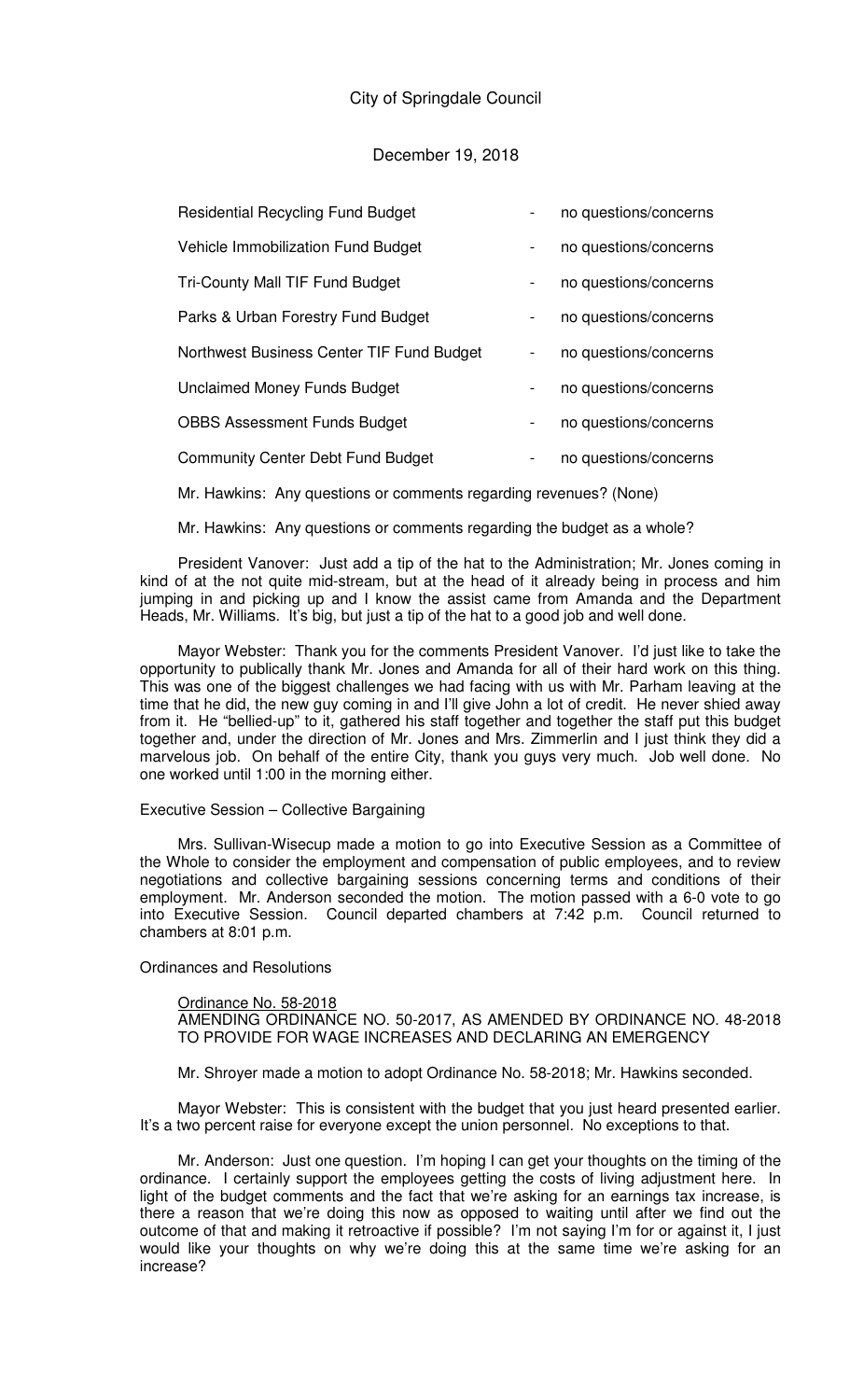# December 19, 2018

Mayor Webster: Primarily we traditionally have done that. The only time that we haven't was when we were really in bad financial straits back in '08 and '09 and '10. I just don't think the circumstance today deserves us to put that raise off for all the people. If the levy doesn't pass, there will probably be a lot more repercussions coming along other than delaying the two percent raise going forward. For now, I think it's prudent to go ahead and pass the thing.

Mr. Jones: The other thing with that, Mr. Anderson, is the unions, both Police and Fire are getting that raise regardless. It's in the union negotiations; it's already going through as long as Council approves that contract, Fire will get the same thing that Police does and because of the "me too" clause in the contract, they're getting it regardless. So, you're really only talking about non-union folks.

Mr. Anderson: As I understand it, the total 2019 estimate for this increase for the nonunion is about \$82,000. Is that right?

Mr. Jones: Correct. Yes.

Mr. Anderson: There is no concern based on the budget estimates that we have enough reserves that even with the forecasted deficit this year, we would not be getting passed our reserves with this increase.

Mr. Jones: Correct.

Mr. Anderson: Thank you.

Mr. Jones: You're welcome.

Mr. Hawkins: To add on to what has happened in the past. The Mayor was touching on back in 2009, and 2010, the non-union employees did not get a raise. Those got frozen, meanwhile, Police and Fire were continuing on their two percent raises as they were going through. It had been said before since we were attempting to balance the budget, in part, on the non-union employees' backs, while others were continuing to get their increases. There's a little bit of history to add some sensitivity to it that it's important to push for it at this point.

Mr. Anderson: I appreciate the commentary. It helps me a great deal.

Ordinance No. 58-2018 passes with a 6-0 vote (Mrs. Emerson was absent)

#### Ordinance No. 59-2018

ADOPTING A SUPPLEMENTAL APPROPRIATION/ESTIMATED RECEIPTS ORDINANCE TO MAKE APPROPRIATIONS FOR CURRENT EXPENSES AND OTHER EXPENDITURES AND ADJUST ESTIMATED RECEIPTS FOR THE CITY OF SPRINGDALE, OHIO DURING THE FISCAL YEAR ENDING DECEMBER 31, 2018

Mr. Hawkins made a motion to adopt Ordinance No. 59-2018; Mr. Shroyer seconded.

Mayor Webster: Since we have our Finance Officer in attendance here this evening, I'd just like to question as to why allow the Vehicle Immobilization Fee Fund to be overspent by \$.96. (Laughter). I mean, that will probably keep you from getting the CAFR this year (laughter)

Mr. Williams: The only reason that was there was that we're closing out that fund and there was a (inaudible) . That was the difference that we had appropriated.

Mayor Webster: Okay.

Ordinance 59-2018 passes with a 6-0 vote (Mrs. Emerson was absent)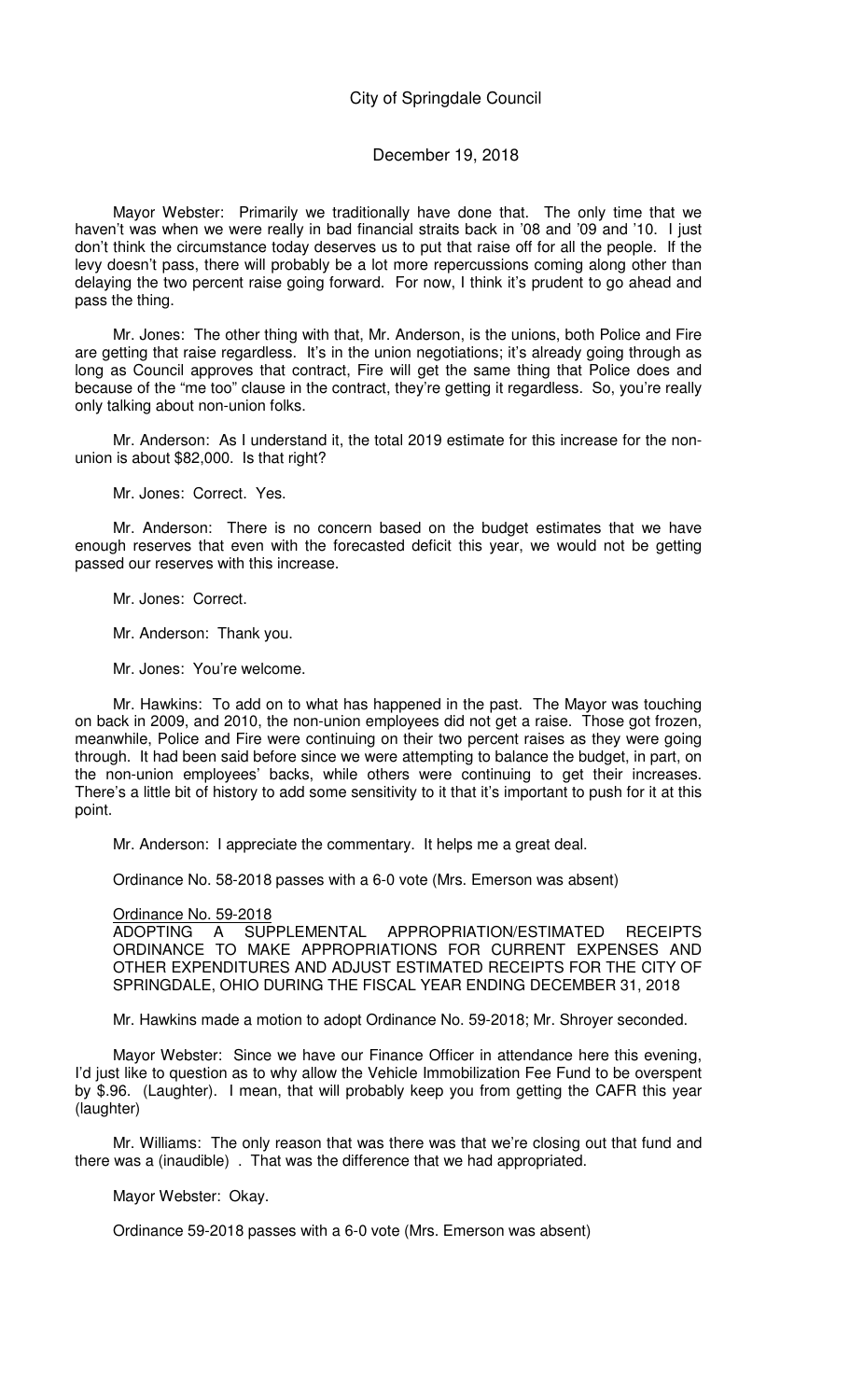## Ordinance No. 60-2018

ADOPTING A TEMPORARY APPROPRIATION ORDINANCE FOR THE PERIOD JANUARY 1, 2019, UNTIL THE FISCAL YEAR 2018 APPROPRIATION PERMANENT ORDINANCE IS ADOPTED BY CITY COUNCIL

Mr. Shroyer made a motion to adopt Ordinance No. 60-2018; Mrs. Sullivan-Wisecup seconded.

Ordinance No. 60-2018 passes with six affirmative votes. (Mrs. Emerson was absent)

## Ordinance No. 61-2018

AUTHORIZING THE MAYOR AND CLERK OF COUNCIL/FINANCE DIRECTOR TO ENTER INTO A COLLECTIVE BARGAINING AGREEMENT WITH THE SPRINGDALE PROFESSIONAL FIRE FIGHTERS (IAFF LOCAL 4027) AND DECLARING AN **EMERGENCY** 

Mrs. Sullivan-Wisecup made a motion to adopt Ordinance No. 61-2018; Mr. Shroyer seconded.

Ordinance No. 61-2018 passes with six affirmative votes. (Mrs. Emerson was absent)

### Resolution No. R20-2018

RESOLUTION PROPOSING AN INCREASE IN INCOME TAX TO TWO PERCENT (2.0%) AND DIRECTING THAT THE INCREASE IN INCOME TAX BE SUBMITTED TO THE ELECTORS

President Vanover: Council, this is the second reading as we said.

Mayor Webster: If I may just give a brief dissertation. I guess I could record this and just hit play every meeting. You all have heard me say on several occasions that we're operating the City today on about two million dollars less than we have had in previous years. When we go back and compare the revenue number to 2007, it really is \$2.7 million dollars. Each of the last two years, we've spent about \$1.4 million more than we brought in. As you know, you can't do that. This year, our carryover balance is not going to be what we'd like to see. We just don't have the luxury to have that five percent carryover balance. We've gone back over revenues over the last ten years. We've found absolutely no surprises. A lot of big ticket items that are on there; primarily the State of Ohio has taken a meat cleaver to budgets of not only Springdale, but of other cities and villages and counties across the state. As a matter of fact, this past Sunday, there was a big article in the paper about Hamilton County and what Kasich and crew have done to that budget. That's true with all 88 counties in the state are having revenue problems because of the money that the state has taken from them. When Governor Kasich took office, the State's "rainy day fund" had a balance of \$1.98. It now stands in excess of \$2.7 billion dollars with a "b". They've reached their constitutional limit. They have money that could be re-directed back to local governments, but they have chosen to do otherwise. The Governor's refrain is, "The cities always moan and complain; they have the ability to raise their own local taxes." Unfortunately, that is the route we're having to take here. This is a huge amount of money to replace in our budget; around \$709,000, another \$953,000 came about with the elimination of the Estate Tax. That totaled around \$1.6 million dollars. That came right after the economic downturn where we lost another \$3.6 million dollars in local earnings tax. The good news is that we are rebuilding our earnings tax. We were hoping we'd set a record this year, but, unfortunately, we had some mishaps there, and maybe, that will happen next year. Anyway, no one likes to raise taxes. I know I certainly don't. I don't like recommending it, but it's been 15 years since we've had to ask the voters to help us with the earnings tax. So, hopefully, it will be another 15 years before it happens again and we wouldn't be here this evening talking about it if it was not for the drastic cuts taken by the State of Ohio. Thank you very much.

President Vanover: We've got two more readings of this.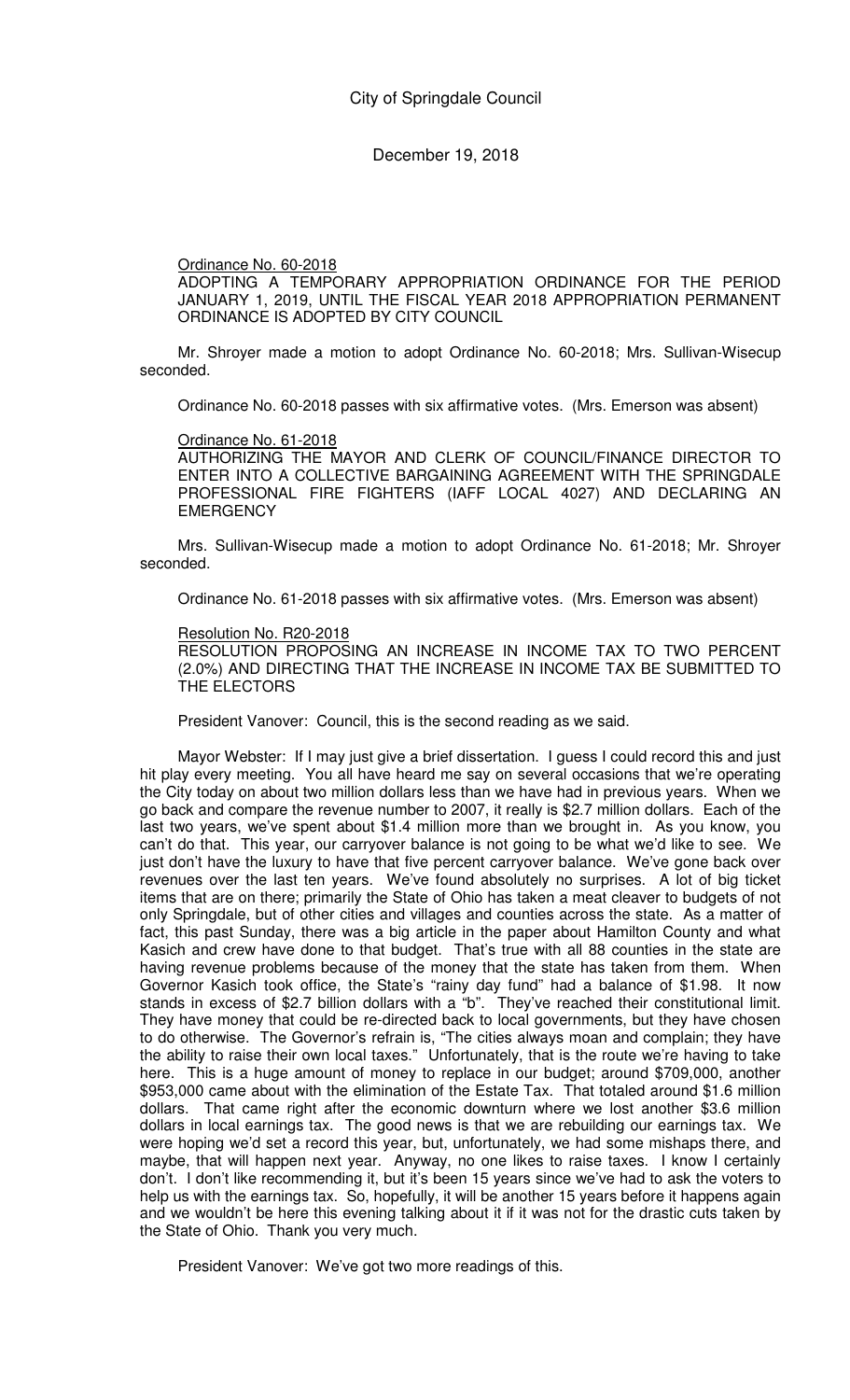## December 19, 2018

President Vanover: Next up is Resolution No. R21-2018. This is a Charter Revision opening and as Mrs. Matheny stated earlier, Mrs. Sheila Seiter has indicated her willingness and eagerness to continue on. So, at this point in time I will open the floor for nominations for Charter.

Mrs. Sullivan-Wisecup: I would like to nominate Sheila Seiter for the Charter Revision Committee.

Mrs. Ghantous seconded the nomination.

President Vanover: Any other nominations? (None) Then, by acclamation, Mrs. McNear, would you read Resolution R21-2018.

Resolution No. R21-2018 APPOINTING SHEILA SEITER AS A MEMBER OF THE CHARTER REVISION **COMMITTEE** 

Mrs. Ghantous made a motion to adopt; Mrs. Sullivan-Wisecup seconded.

Resolution No. R21-2018 passes with six affirmative votes. (Mrs. Emerson was absent)

President Vanover: We have R22-2018. It is an appointment to Civil Service for Robert Coleman. He had expressed a willingness and an eagerness to continue. So, at this point, we will open the floor for nominations for Civil Service.

Mr. Hawkins: I nominate Mr. Robert Coleman.

Mrs. Sullivan-Wisecup seconded.

President Vanover: Any further names? (none) Then, by acclamation, Mrs. McNear will you read Resolution R21-2018.

Resolution No. R22-2018

APPOINTING ROBERT COLEMAN AS A MEMBER OF THE CIVIL SERVICE **COMMISSION** 

Mr. Hawkins made a motion to adopt; Mrs. Ghantous seconded.

Resolution No. R22-2018 passes with six affirmative votes. (Mrs. Emerson was absent)

President Vanover: Next up is R23-2018. This is an appointment to the Tax Review Board. Mrs. McNear had advised me that Mr. Gregory Johnson, who currently holds that, is willing and eager to continue. So, at this point, I will take nominations.

Mr. Hawkins: I nominate Mr. Gregory Johnson to be a member of the Tax Review Board.

Mrs. Sullivan-Wisecup seconded.

Resolution No. R23-2018 APPOINTING GREGORY JOHNSON AS A MEMBER OF THE TAX REVIEW BOARD

Mr. Hawkins made a motion to adopt; Mrs. Ghantous seconded.

Resolution No. R23-2018 passes with six affirmative votes. (Mrs. Emerson was absent)

President Vanover: These are Mayoral appointments. (Resolution R24-2018 and Resolution R25-2018).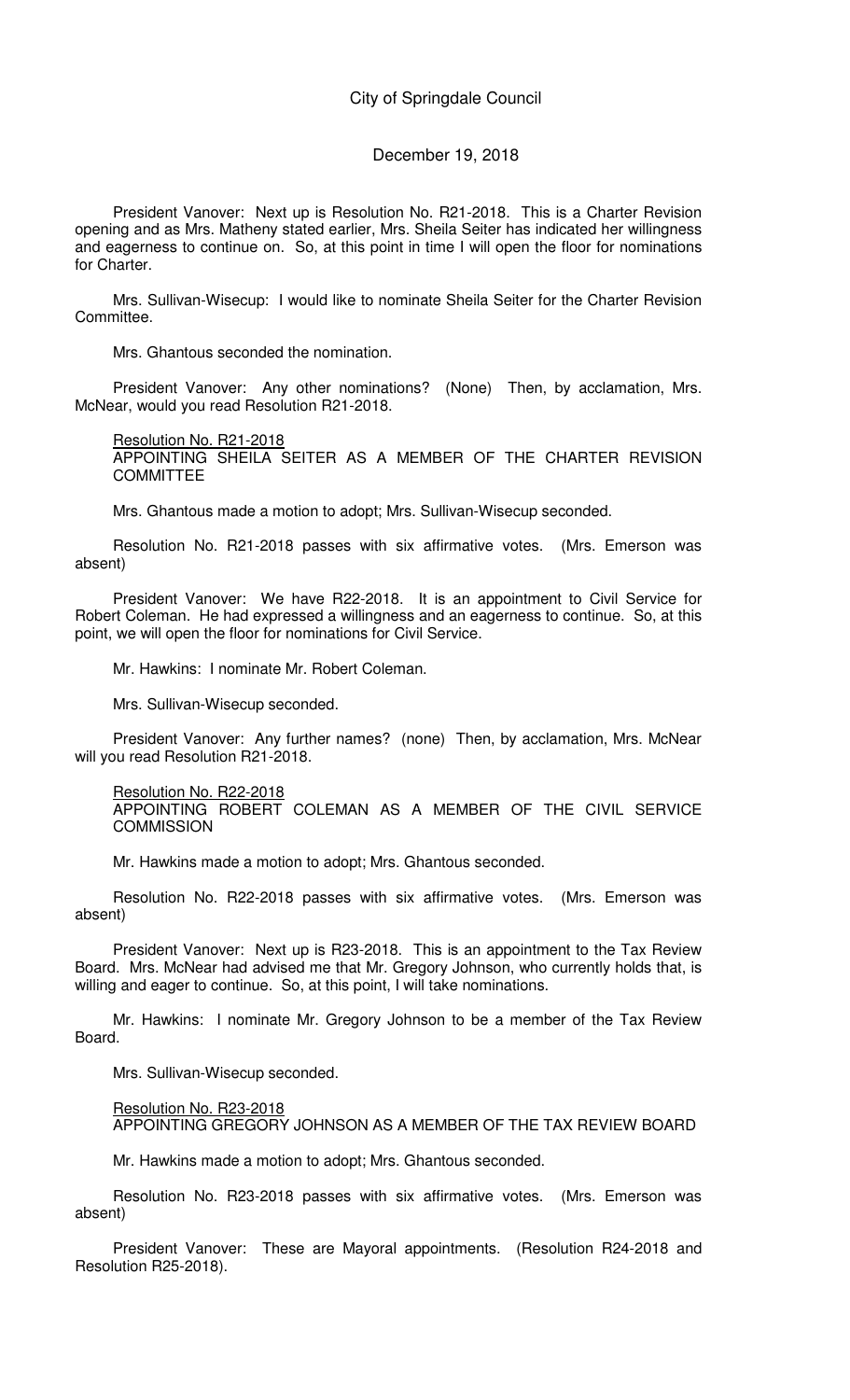Mayor Webster: I'd like to ask for those to be withdrawn.

President Vanover: Procedurally, we need a motion to withdraw.

Mr. Anderson: I'd like to make a motion to remove Resolution R24-2018 from tonight's agenda.

Mr. Hawkins seconded the motion.

Motion to remove Resolution No. R24-2018 from the December 19, 2018 agenda passes with six affirmative votes.

President Vanover: Same thing on Resolution No. R25-2018.

Mr. Anderson: I'd like to make a motion to remove Resolution R25-2018 from tonight's agenda.

Mr. Hawkins seconded the motion.

Motion to remove Resolution No. R25-2018 from the December 29, 2018 agenda passes with six affirmative votes.

President Vanover: Currently Mr. Shroyer and Mr. Anderson are members of this subcommittee, so with Resolution R26-2018, I'll take nominations.

Mr. Shroyer had questions regarding individuals to be on the committee. The questions were off mic and inaudible.

Mr. Anderson: I think last year we went through the same discussion. I believe Mr. Shroyer is correct. I know I was appointed to it and I thought the second was the Chief. I could be mistaken though. But, I thought we had this discussion last year too.

Mrs. Zimmerlin: It's my understanding that it's both.

President Vanover: So, we'll take nominations for appointment of member to Volunteer Fire Fighters' Dependents Fund Board.

Mr. Shroyer: Are we looking for Council members?

President Vanover: Council members. Correct.

Mr. Shroyer: I'll withdraw. Thank you.

Mr. Hawkins: I nominate Dan Shroyer as a member of the Volunteer Fire Fighters' Dependents Fund Board in Seat 1.

Mr. Anderson seconded.

## Resolution No. R26-2018

APPOINTING DAN SHROYER AS A MEMBER OF THE VOLUNTEER FIRE FIGHTERS' DEPENDENTS FUND BOARD (SEAT 1)

Mrs. Sullivan-Wisecup made a motion to adopt; Mr. Hawkins seconded.

Resolution No. R26-2018 passes with six affirmative votes. (Mrs. Emerson was absent).

President Vanover: Next up, Resolution R27-2018. I will open the floor for nominations for a Council member to this board.

Mr. Hawkins: I nominate Mr. Jeffrey Anderson to the Volunteer Fire Fighters' Dependents Fund Board (Seat 2)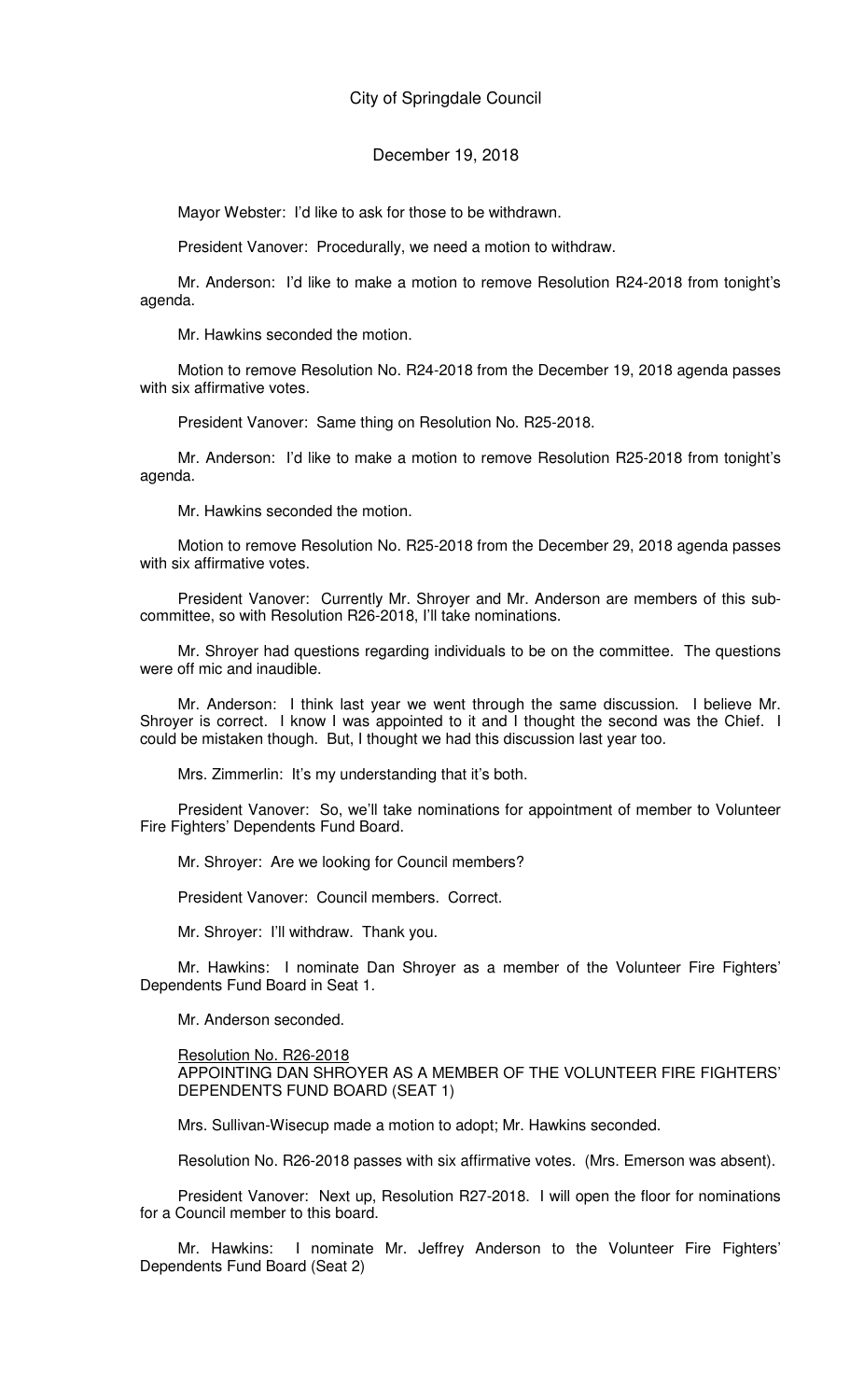Mrs. Sullivan-Wisecup seconded.

## Resolution No. R27-2018

## APPOINTING JEFFREY ANDERSON AS A MEMBER OF THE VOLUNTEER FIRE FIGHTERS' DEPENDENTS FUND BOARD (SEAT 2)

Mr. Hawkins made a motion to adopt; Mrs. Sullivan-Wisecup seconded.

Resolution No. R27-2018 passes with six affirmative votes. (Mrs. Emerson was absent)

Mayor Webster: Mr. Vanover, I want to get your attention before you close out Ordinances and Resolutions. We have a landmark event taking place this evening. The law firm of Wood and Lamping have served this City for 42 years and this will be the last meeting that they are serving as Law Director. I would like to ask Council to entertain a resolution commending Wood and Lamping for their 42 years of service.

President Vanover: Procedurally, we need a motion to add.

Mr. Anderson: I'd like to make a motion to add Resolution No. R28-2018 to the agenda commending Wood and Lamping LLP for their dedication and service to the City of Springdale.

Mr. Hawkins seconded the motion.

The motion to add Resolution R28-2018 to the agenda passes with six affirmative votes.

### Resolution No. R28-2018

COMMENDING WOOD AND LAMPING LLP FOR THEIR DEDICATION AND SERVICE TO THE CITY OF SPRINGDALE

Mr. Hawkins made a motion to adopt; Mr. Shroyer seconded.

Mayor Webster: Yes, if I may take a moment to here to make a few comments. I was here the first day that Wood and Lamping came on the job in 1976. We enjoyed a long and great relationship with those folks. All you have to do to realize the impact that Wood and Lamping and Ken Snyder specifically have had on the City is just make a tour of all the buildings and look at the dedication plaque. I think you'll see Mr. Snyder's name on every one of those. That says a great deal about the longevity of the firm. If they weren't doing the job, they would not have had the longevity that has occurred. I'd also like to take this opportunity to thank Mr. Kevin Frank for his service. It's been a very difficult time the last four or five months, but he's done a marvelous job and very professional in everything that we've asked for. Kevin, thank you very much. We really appreciate your contribution.

Mr. Frank: Thank you.

Mayor Webster: Not to slight Jeff Forbes. Jeff did a lot of great work for us also. It's just one of those things where it's time to move on, but we do appreciate their 42 years of dedicated service. Thank you.

President Vanover: Well, I would echo that Mayor. Ken was in the seat when I came in and then Jeff transitioned, and Mr. Frank has willfully and dutifully filled in. It is, as Mayor Webster alluded to, a historic change. Because, I think of all the positions of people that I have served with on Council, it has only been one law firm. That speaks loudly. Well earned.

Resolution No. R28-2018 passes with six affirmative votes. (Mrs. Emerson was absent)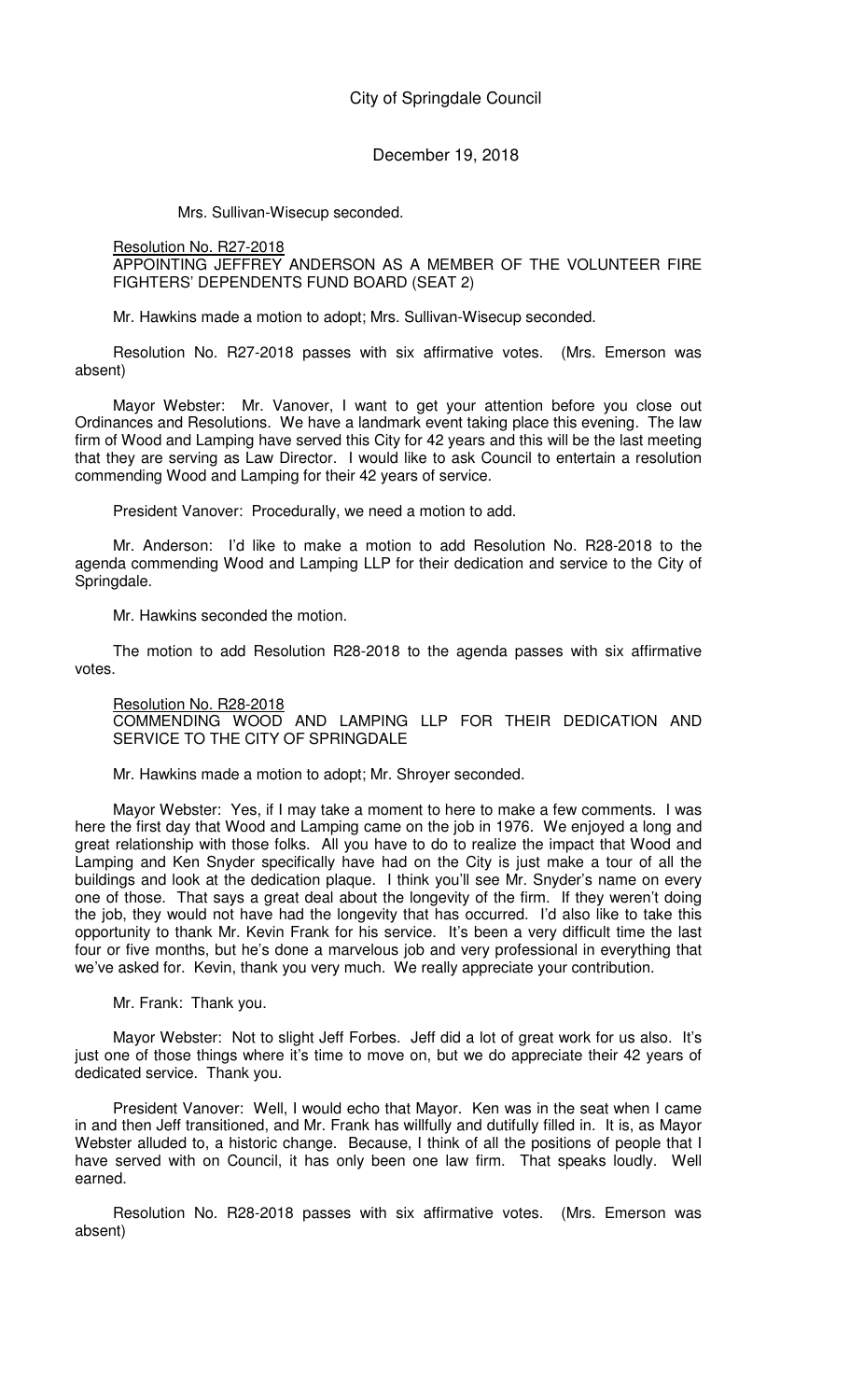| Old Business        | - | None |
|---------------------|---|------|
| <b>New Business</b> | - | None |

Meetings and Announcements

Mrs. Sullivan-Wisecup: Tuesday, January 8<sup>th</sup> at 7:00 p.m., Planning Commission will meet in these chambers.

Mrs. Zimmerlin: Civil Service will meet in the Administrative Conference Room on January 3<sup>rd</sup> at 5:30 p.m. I also want to remind everyone that Adult Sports Registration is currently underway for women's volleyball and adult racquetball. You can contact the Community Center for that and registration ends on December 31<sup>st</sup>. Games begin in January. AARP will be providing income tax help again this year. The one-hour sessions begin on January 2<sup>nd</sup>. They're available every Friday morning through April, but you do have to call the Community Center to register. Thank you.

Mayor Webster: Just like to remind everyone on January 4<sup>th</sup>, the Winter Sports Rally where we will honor Mr. Ron Hogdon who will be inducted into the Youth Sports Memorial Hall of Fame. That's at 6:30 p.m. down at the Rec Center. We will introduce all of the basketball players and cheerleaders. It's a very nice evening. I urge all of you to come out and honor Mr. Hogdon. Thank you.

Communications from the Audience - None

### Update on legislation still in development

Mr. Hawkins: As you review your Internal Memorandum, Item Number I was addressed with Ordinance No. 59-2018; an Ordinance Adopting the Final Appropriation and Transfer Ordinance for 2018. That passed with a 6-0 vote. Item Number II was addressed with Ordinance No. 60-2018; an Ordinance Adopting a Temporary Appropriations Ordinance for the Period January 1, 2019 until the Fiscal Year 2019 Appropriations Permanent Ordinance is Adopted by City Council. That passed with a 6-0 vote. Item Number III was addressed with Ordinance No. 58-2018; an Ordinance Setting the Employee Pay Rates for 2019 and Declaring an Emergency. That passed with a 6-0 vote. Item Number IV dealt with several Resolutions confirming Council Appointments to Various Boards, and Commissions. We had Resolution No. R21-2018; appointment Mrs. Sheila Seiter to the Charter Revision Board. We had Resolution R22-2018; appointing Mr. Robert Coleman to the Civil Service Commission Board. We had Resolution No. R23-2018; appointing Mr. Gregory Johnson to the Tax Review Board. All of which were passed with a 6-0 vote. We had Resolutions R24-2018 and R25- 2018 regarding the Housing, Building, and Fire Appeals, which were removed from the agenda with a 6-0 vote. We had Resolutions R26-2018 and R27-2018; appointing Dan Shroyer and Jeffrey Anderson to the Volunteer Firefighters' Dependents Board; both of those passing with a 6-0 vote. We had Item Number V, addressed with Ordinance No. 61-2018; An Ordinance Authorizing the Mayor and Clerk of Council/Finance Director to Enter Into a Collective Bargaining Agreement with the Springdale Professional Fire Fighters (IAFF Local 4027) and Declaring an Emergency. That passed with a 6-0 vote. We had Item Number VI, addressed with Resolution No. R20-2018; A Resolution Proposing an Increase in Income Tax to Two Percent (2%) and Directing that the increase in Income Tax be Submitted to the Electors. That was a second reading. We also had Resolution No. R28-2018; a resolution Commending Wood and Lamping for their years of service. That passed with a 6-0 vote. All other matters were forthcoming.